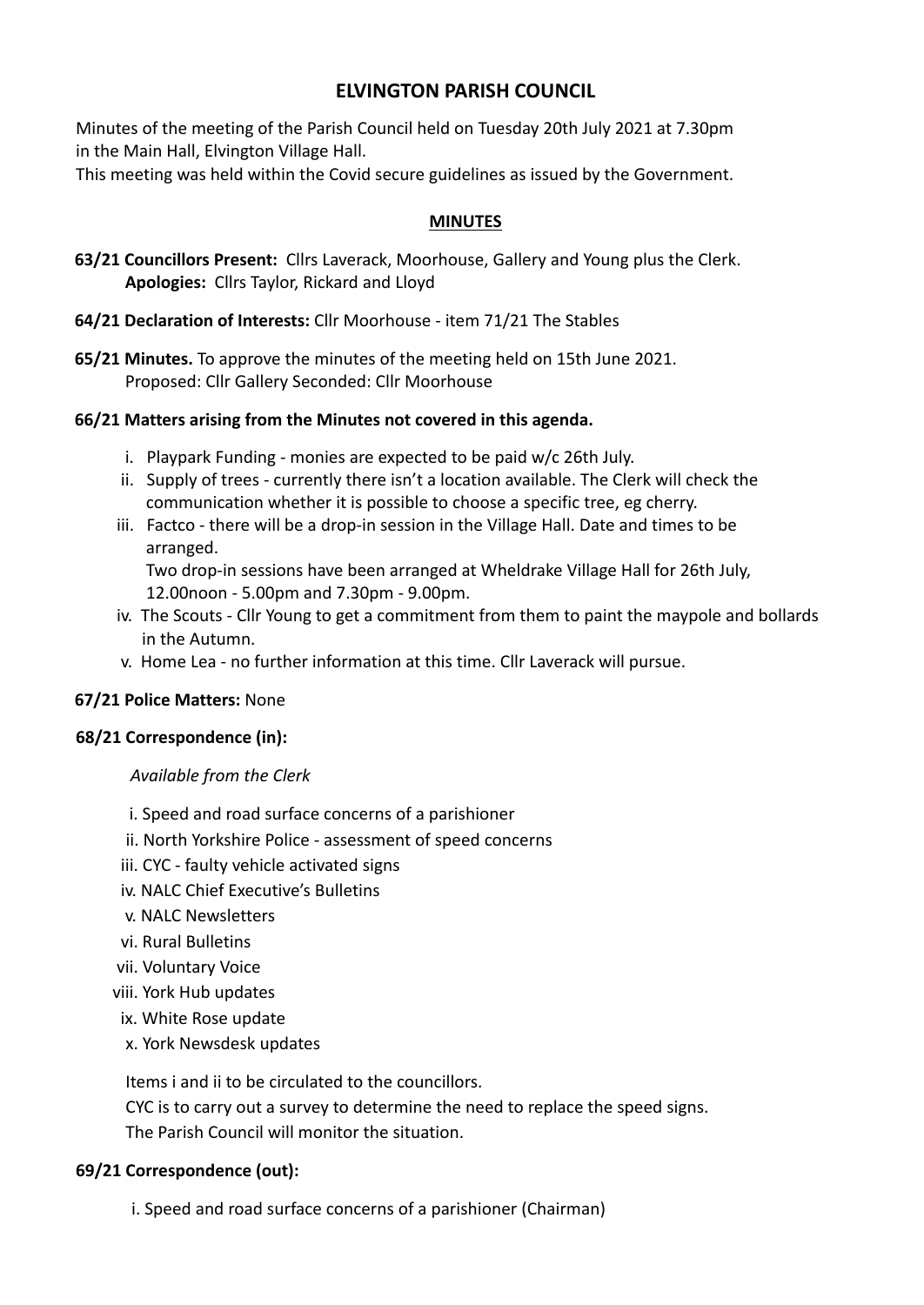#### **70/21 Financial.**

Receipts to note: None

Payments to approve:

i. Cllr Laverack - replacement wooden barrel planter for Village Green - £24.99 Proposed: Cllr Moorhouse Seconded: Cllr Gallery

Other Matters:

i. Operating Statement agreed. Bank Statement checked by Cllr Moorhouse.

#### **71/21 Planning Applications:**

New Applications:

21/01414/FUL - First floor side extension and single storey rear extension - 16 Church Green, Elvington, YO41 4AE for Mr & Mrs A Wilby.

Objection to the proposed extension to the rear as it will dominate the surroundings. The Parish Council is happy with the proposed extension to the side of the property.

21/01610/TPO - Crown thin beech tree by 10%, crown lift by 5m above ground level protected by Tree Preservation Order no CYC104 - 1 White House Grove, Elvington, YO41 4AL for Mr S Bristowe.

The Parish Council does not have an issue with this application.

21/01440/LBC - External works to include repointing existing buttress/garden wall in lime mortar, internal works to include formation of wall opening between kitchen and dining room, blocking up of existing dining room doorway and reaction of WC in rear hall - Belvoir House, The Green, Elvington, YO441 4AF for Mr S Hornsby.

There is no objection to this application.

Cllr Moorhouse left the meeting.

21/01356/FUL - Permanent use of the site as 1 plot for travelling showpeople - The Stables, Elvington Lane, Elvington, YO41 4EH for Mr & Mrs J Peel

The Parish Council objects to this application as it was felt that the development was inappropriate for the Green Belt as per previous planning decisions.

Cllr Moorhouse returned to the meeting.

Approvals:

21/00328/FUL - Dormer to rear - 22 Riverside Gardens, Elvington, YO41 4DT for Mr J O'Keefe

Refusals: None

Applications withdrawn: None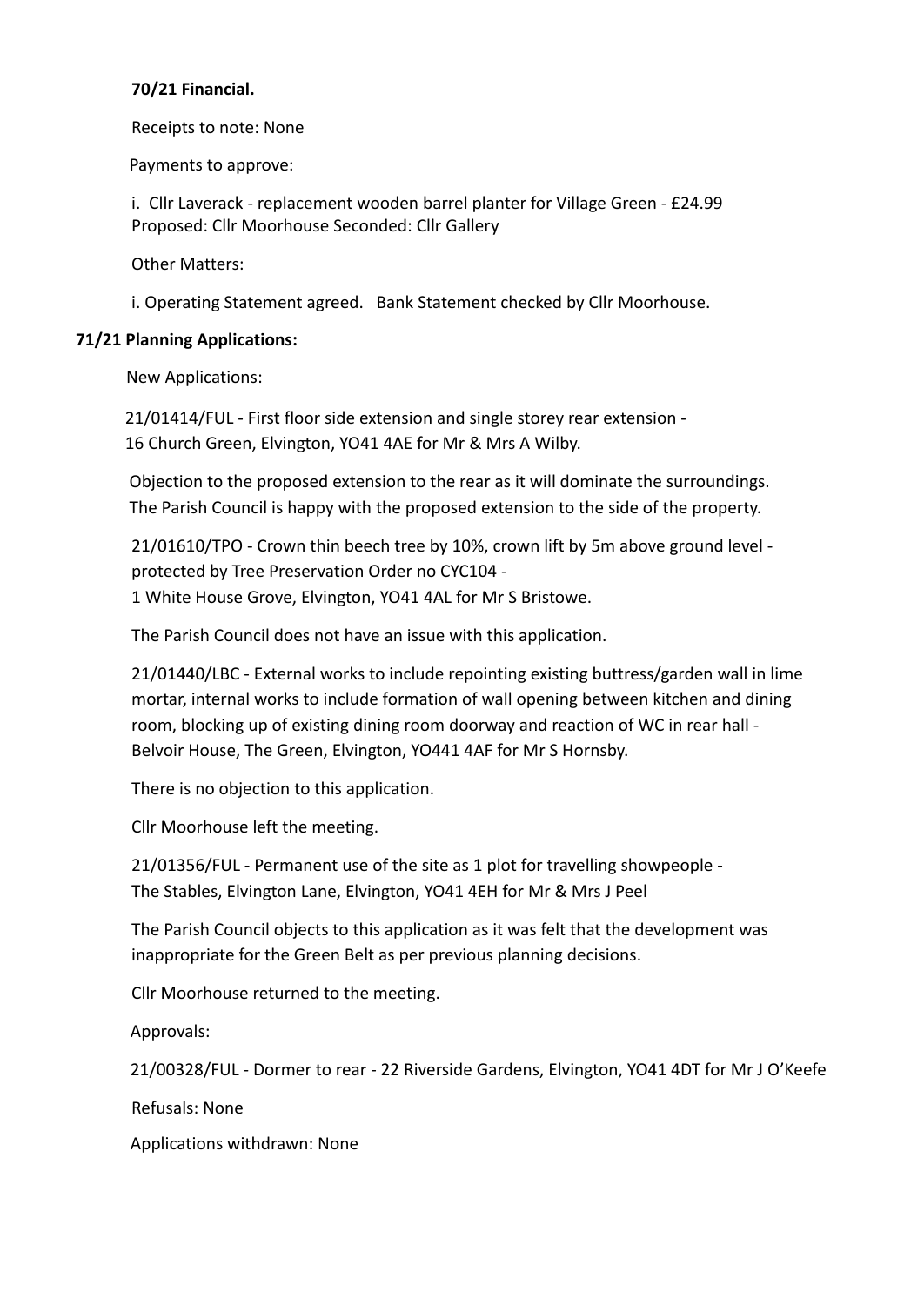Other Matters:

i. CYC Local Plan Modifications and Evidence Base Consultation (2021) - 2 objections have been lodged by the PC with CYC namely:

Doc Ref: EX/CYC/59f – Green Belt- EPC do not believe that the plan is legally compliant or sound based on the failure of CYC to cooperate with the PC or residents in respect of the Green Belt boundaries for the village.

Doc Ref: EX/CYC/59g – Green Belt – EPC do not believe that the plan is legally compliant or sound based on the failure of CYC to cooperate with the PC or residents. Likewise information given for ST15 does not show it's original location which is misleading and incorrect.

**72/21 Risk Register** - to be carried forward to the next meeting.

# **73/21 Highways, Paths and Verges**

i. Beckside crossing - is on the list for assessment by CYC

ii. Wheldrake Lane - is now on CYC's list of Dangerous Junctions. This will be addressed when funding available.

iii. Community Payback Scheme - The Clerk will request that the footpath from Wheldrake Lane to the Airfield be cleared.

# **74/21 Emergency Plan** - is now complete. All agreed and adopted at the meeting.

**75/21 Legacy Project** - Cllr Gallery has found 6 possible sources of funding. Both he and Cllr Lloyd will investigate further.

# **76/21 Village Events**

- i. Open Gardens successful.
- ii. Village Fete very successful despite the heat. Particular thanks to Cllr Young for organising.
- iii. Remembrance Day an application for the road to be closed on Sunday 14th November between 10.20am and 12.00pm will be made.
- iv. Queen's Jubilee 2022 2nd-5th June 2022.
	- a) Live screen a provisional booking has been made for Saturday 4th June 2022. a cost for extended hire will be sought.
	- b) Beacons it was proposed that a beacon be erected in place of the maypole. Enquiries will be made for a supplier.
	- c) Road closure an application will be made for a road closure on Sunday 5th June 2022.

# **77/21 Village Assets**

i. Playpark - awaiting confirmation that repairs to the swings have been carried out.

ii. Benches on the Green - insurance is now in place for the Pub to place benches on the Green. Four benches will be placed for the time being the pub are responsible for managing the use of the benches inc ensuring they are cleared of customers by 9pm . This will be monitored by the Parish Council who reserves the right to withdraw permission. The benches are to be removed by the 15th October.

# **78/21 Recent and Forthcoming Meetings**

i. Cllr Laverack meeting with the Chairman of Sutton upon Derwent Parish Council -it was agreed that the two Parish Councils will form a joint task force, involving both MPs, to resolve the issues of speeding through the villages and the weight limit on the bridge and through the villages.